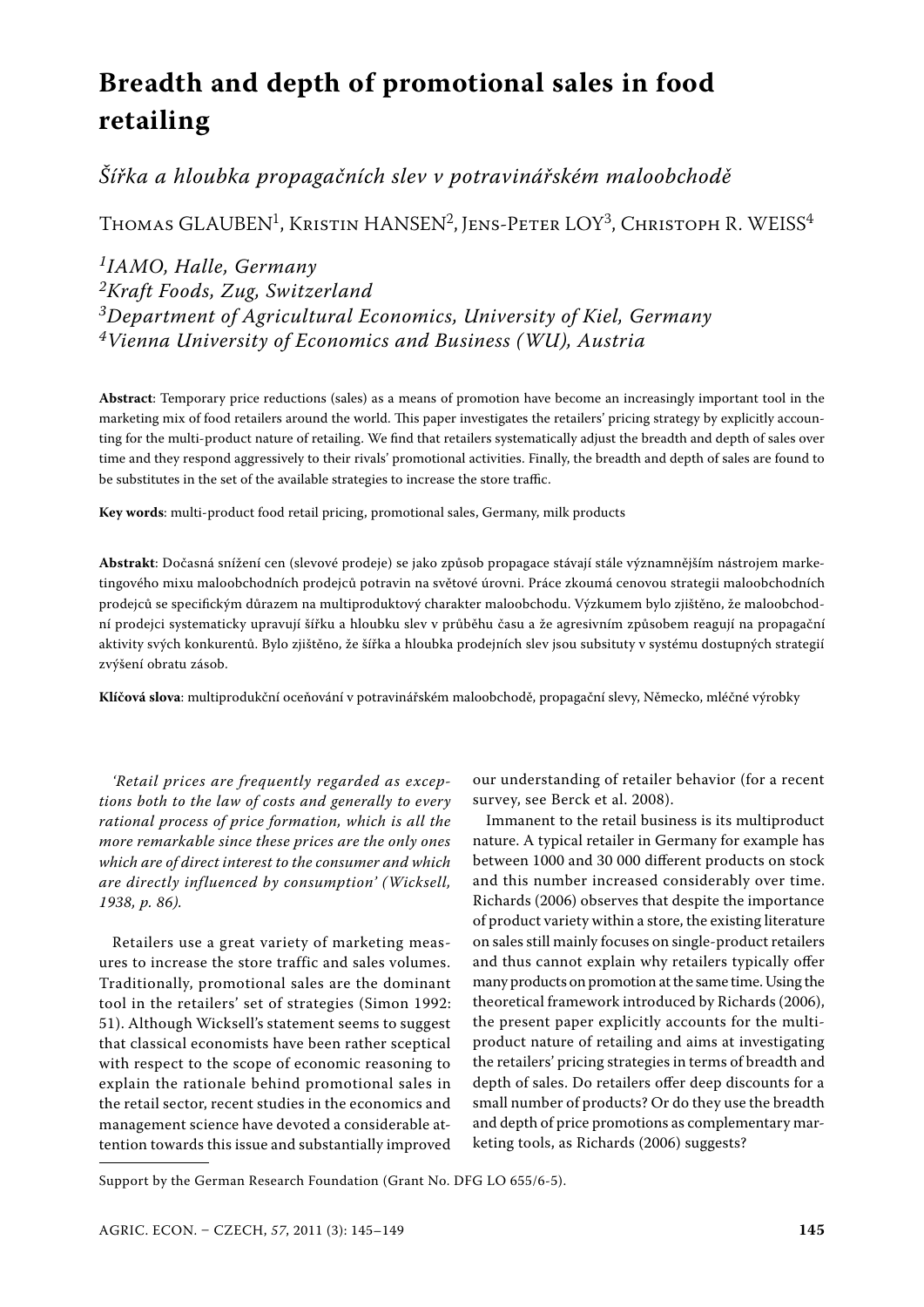We use the modeling framework developed in Richards (2006) as the point of departure and assume that consumers purchase only one unit of each product in their shopping basket. The number of products in the shopping basket (*n*) is fixed and identical for all consumers. Each of the  $j = 1, 2, 3, \ldots, m$  retailers sells *n* products, where some products (*s*) are offered for sale and others  $(n - s)$  are not. There are two types of consumers: shoppers and loyal customers. Shoppers are assumed to be fully informed about the store prices at all times and purchase at the store which offers the lowest price for the shopping basket. Loyal consumers always purchase at the same store. All consumers practice one-stop-shopping (Warner and Barsky 1995). Retailer *j* chooses the depth (the discount price  $p_{ij}$  for product  $i = 1, 2, 3 ..., n$ ) and breadth of sales (the number of products on sales  $s_j$ ) to maximize the total store profits

$$
\pi_j = \sum_{i \in s_j} (\alpha_j / m + 1 - \alpha_j)(p_{ij} - c_{ij}) +
$$
\nretail\n  
\n(2002)\n  
\n
$$
\sum_{k \in (n-s)_j} (\alpha_j / m + 1 - \alpha_j)(v_{kj} - c_{kj})
$$
\n(1)\n  
\nand for  
\nfor mi\n  
\nare of

where  $\alpha_j$  is the share of loyal consumers (and (1 –  $\alpha_j$ ) is the share of shoppers),  $c_i$  is the wholesale price retailers have to pay, and  $v_i$  is the consumers' reservation price ( $v_i > p_i$ ). If no sales are offered, profits are

$$
\pi_j = \sum_{i \in n} \left( \alpha_j / m \right) \left( v_{ij} - c_{ij} \right) \tag{2}
$$

In determining sales prices  $p_{ij}$ , Richards (2006) follows Varian's (1980) seminal analysis and assumes that retailers use a randomization strategy to compete for shoppers. They randomly draw the sales price for each product from a marginal probability density function. For a mixed strategy equilibrium to exist, the expected profit earned by using a price promotion strategy (expected profits from equation (1)) must be the same as that expected to be earned when no sales are offered (expected profits from equation (2)). Without going through the algebra of the Richards' model, the relationship between the depth and breadth of sales can be found by looking at the total differential of equation (1) with respect to *p* and *s* (assuming symmetry for products and retailers, we can suppress subscript *j* and *i*):

$$
d\pi = (\alpha/m + 1 - \alpha)(p - v)ds + s(\alpha/m + 1 - \alpha)dp
$$
 (3)

from which we immediately find that  $\frac{ds}{dp} = \frac{s}{v - p} > 0$  $\frac{ds}{dp} = \frac{s}{v - p} > 0.$ Thus, the number of sales decreases with the depth of the promotion (increases with  $p_j$ ), the depth and breadth of sales are substitutes.<sup>1</sup>

The observation that the depth and breadth of sales are substitutes rests upon the assumption, that shoppers do not care whether a store has many sales with low discounts or few sales with a high discount. They only care about their expenditures for the whole shopping basket. The specific strategy a retailer chooses does not matter as long as the expenditures of the shoppers are cut by the same amount.

## **MATERIAL AND METHODS**

*j j kj kj* retail scanner data provided by MaDaKom GmbH To investigate (the relationship between) the breadth and depth of the retailers' sales, we employ the weekly (2002) covering a two year period from 2000 to 2001 and focus on perishable dairy products. As demand for milk products is price sensitive and milk products are often used as loss leaders in the competitions between stores (Green and Park 1998; Kilic et al. 2009; Zentková and Hošková 2009), we choose a sample of milk products (milk, butter, yoghurt and cheese products) to study the interaction between the breadth and depth of sales.

> The panel consists of 17 stores which belong to the six biggest retail chains in Northern Germany. Retail stores can be classified into the following categories: discounters (DC), supermarkets (SM) and consumer markets (CM). The available data are prices, volumes, and promotional activities for the 12 major brands of each product. The 12 brands were chosen to represent the most frequently bought brands of the respective product. Our dataset consist of 31 850 price observations.

> Unfortunately, there is no unique definition of promotional sales. We follow Hosken and Reiffen (2001) and define sales as significant temporary price reductions which are unrelated to cost changes. More specifically, a product is considered to be on sale if its price is cut by at least five percent for no more than four consecutive weeks. The reference price is defined as the the modal price in the respective calendar year.<sup>2</sup> In Table 1, some descriptive statistics for the raw sample data are presented.

 $<sup>1</sup>A$  similar conclusion (that the depth and breadth of sales are substitutes) is also reached in Achabal et al. 1990; Raju</sup> 1992; Kurata and Liu 2007.

 $2$ We have carried out estimation experiments when using alternative definitions of sales, a number of additional results can be obtained by the others. With regard to the main hypothesis tested the results are similar.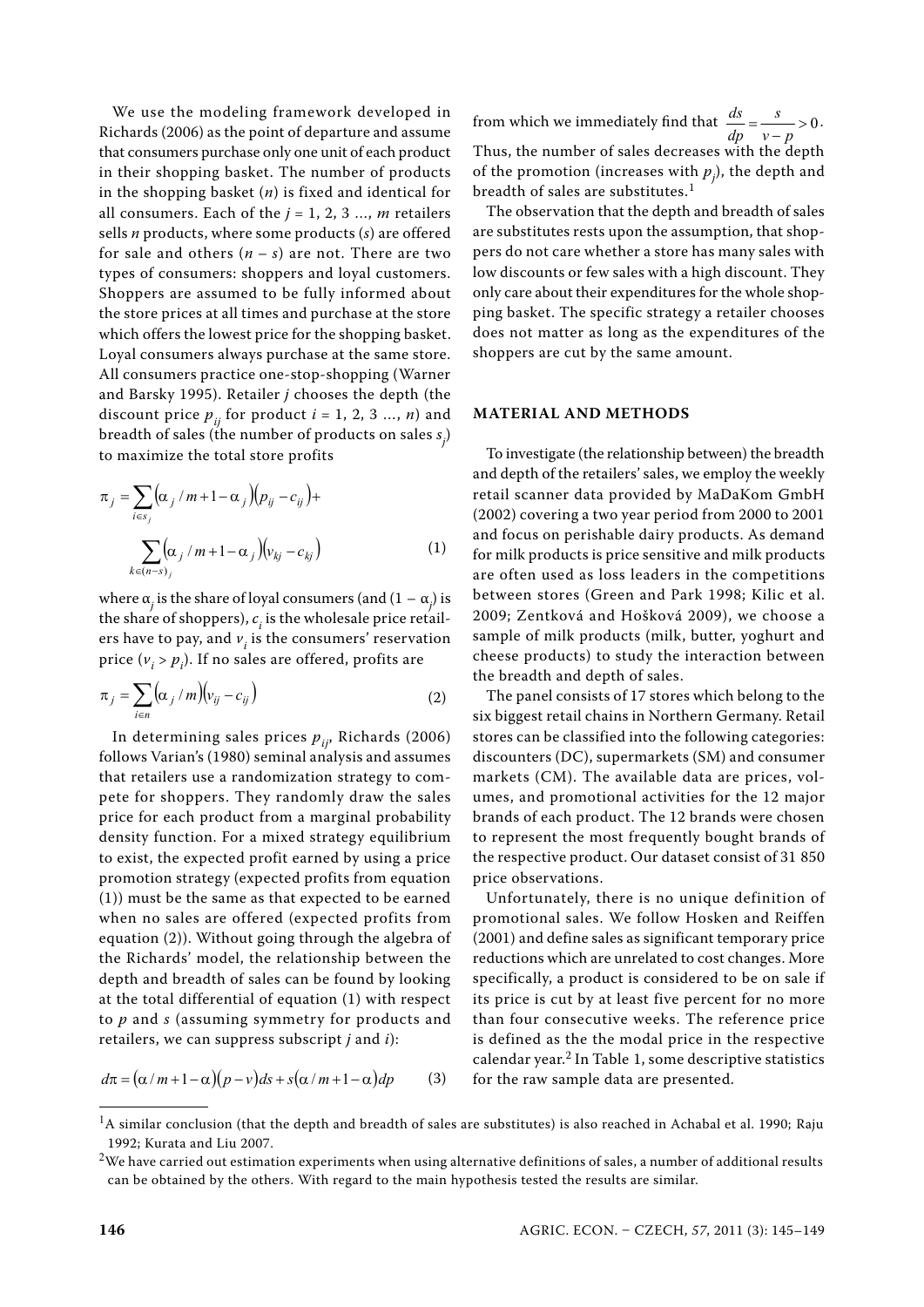|  |  |  |  |  |  |  | Table 1. Descriptive statistics for the raw sample data |  |  |  |  |  |  |  |  |
|--|--|--|--|--|--|--|---------------------------------------------------------|--|--|--|--|--|--|--|--|
|--|--|--|--|--|--|--|---------------------------------------------------------|--|--|--|--|--|--|--|--|

|                                                                   | Milk    | Butter | Cheese  | Yoghurt  |
|-------------------------------------------------------------------|---------|--------|---------|----------|
| Number of observations (max.= $17 \times 12 \times 104 = 21216$ ) | 4 1 6 7 | 6467   | 9 7 3 6 | 12 4 4 7 |
| Average price                                                     | 1.28    | 2.42   | 3.31    | 1.10     |
| Maximum of average store price between stores                     | 1.69    | 2.73   | 3.57    | 1.34     |
| Minimum of average store price between stores                     | 0.79    | 2.11   | 2.62    | 0.82     |
| Standard deviation of all prices                                  | 0.35    | 0.36   | 0.60    | 0.55     |
| Average share of weeks with sales                                 | 0.16    | 0.04   | 0.05    | 0.11     |
| Average price in periods without sales $(A)$                      | 1.30    | 2.45   | 3.33    | 1.10     |
| Average price in periods with sales (B)                           | 1.19    | 1.95   | 2.95    | 0.99     |
| Average price reduction $(1 - B/A) \times 100$                    | 8.66    | 20.28  | 11.38   | 9.82     |

Source: Own calculations based on MaDaKom data (2002). For each product category, observations for 12 brands in 17 stores are used; all prices are in DM

Prices for milk, butter, cheese and yoghurt vary substantially between the stores and over time. The coefficients of variation over all prices range from 20 to 100%. The number of sales is the highest for milk (16% of all available observations) and the lowest for butter (4%). However, the magnitude of price decreases at sales is larger for butter and cheese (20% and 11% respectively) compared to milk and yoghurt (9 and 10% respectively), indicating that from a subcategory perspective, the sales' breadth and depth are substitutes rather than complements.

#### **RESULTS AND DISCUSSION**

In our empirical model, we closely follow Richards' (2006) procedure to investigate the retailers pricing behaviour and in particular the relationship between the breadth and depth of sales. A Tobit model is estimated in the first step to investigate the promotional depth  $(d_{ijt})$  which is defined as the relative difference between the regular and the sale's price. In the second step, a count data model is used to analyse the breadth of sales (number of products on sale). The total number of sales per week over all brands within a store  $(s_{it})$  is used as a dependent variable.<sup>3</sup>

$$
d_{ijt}^* = \beta_l X_l + \varepsilon_{ijt} \text{, with } d_{ijt} = \max[d_{ijt}^*, 0] \tag{4}
$$

$$
s_{jt} = \exp(\mathbf{y_h} \mathbf{Z_h} + \alpha \hat{d}_{jt}) + \omega_{jt}, \text{ with } \hat{d}_{jt} = \sum_{i=1}^{n} \hat{d}_{ijt} \qquad (5)
$$

where  $X_l(Z_h)$  are  $k(h)$  explanatory variables,  $\boldsymbol{b}_l$  and  $\boldsymbol{g}_h$ are vectors of parameters to be estimated and ε and ω

are residuals. We investigate the interaction between the promotional depth and breadth by including the fitted values of the size of discounts (  $\hat{d}_{ijt}$  ) from the Tobit model (equation (4)) as explanatory variable in equation (5). If the breadth and depth of sales are complements (substitutes), the parameter estimate for  $\alpha$  in equation (5) should be positive (negative).

Table 2. Results for the Tobit-model

| Variables                             | Coefficient Std. Dev. |        | $t$ -value |
|---------------------------------------|-----------------------|--------|------------|
| Total number<br>of products           | 0.0073                | 0.0010 | $7.23**$   |
| Rivals' total number<br>of products   | 0.0018                | 0.0123 | 1.43       |
| Rivals' number<br>of products on sale | 0.0016                | 0.0001 | $12.72**$  |
| Wholesale price                       | $-0.1362$             | 0.0110 | $-12.39**$ |
| Index of wages<br>in retailing        | 0.0091                | 0.0023 | $4.02**$   |
| Christmas                             | 0.0149                | 0.0225 | 0.66       |
| Easter                                | $-0.0660$             | 0.0268 | $-2.46*$   |
| Christmas Butter                      | 0.0930                | 0.0483 | 1.92       |
| Easter_Butter                         | 0.1741                | 0.0523 | $3.33**$   |
| DC                                    | $-0.4134$             | 0.0359 | $-11.52**$ |
| <b>CM</b>                             | $-0.0749$             | 0.0126 | $-5.92**$  |
| Constant                              | $-1.4444$             | 0.2245 | $-6.43**$  |

Note: The dependent variable is the percentage price reduction; the number of observations is 31 850. \*\*, \* indicates significance level of 1% and 5% respectively

Source: Own calculations based on MaDaKom data (2002)

 $3$ Richards (2006, p. 268) provides a detailed motivation for the recursive modeling structure chosen.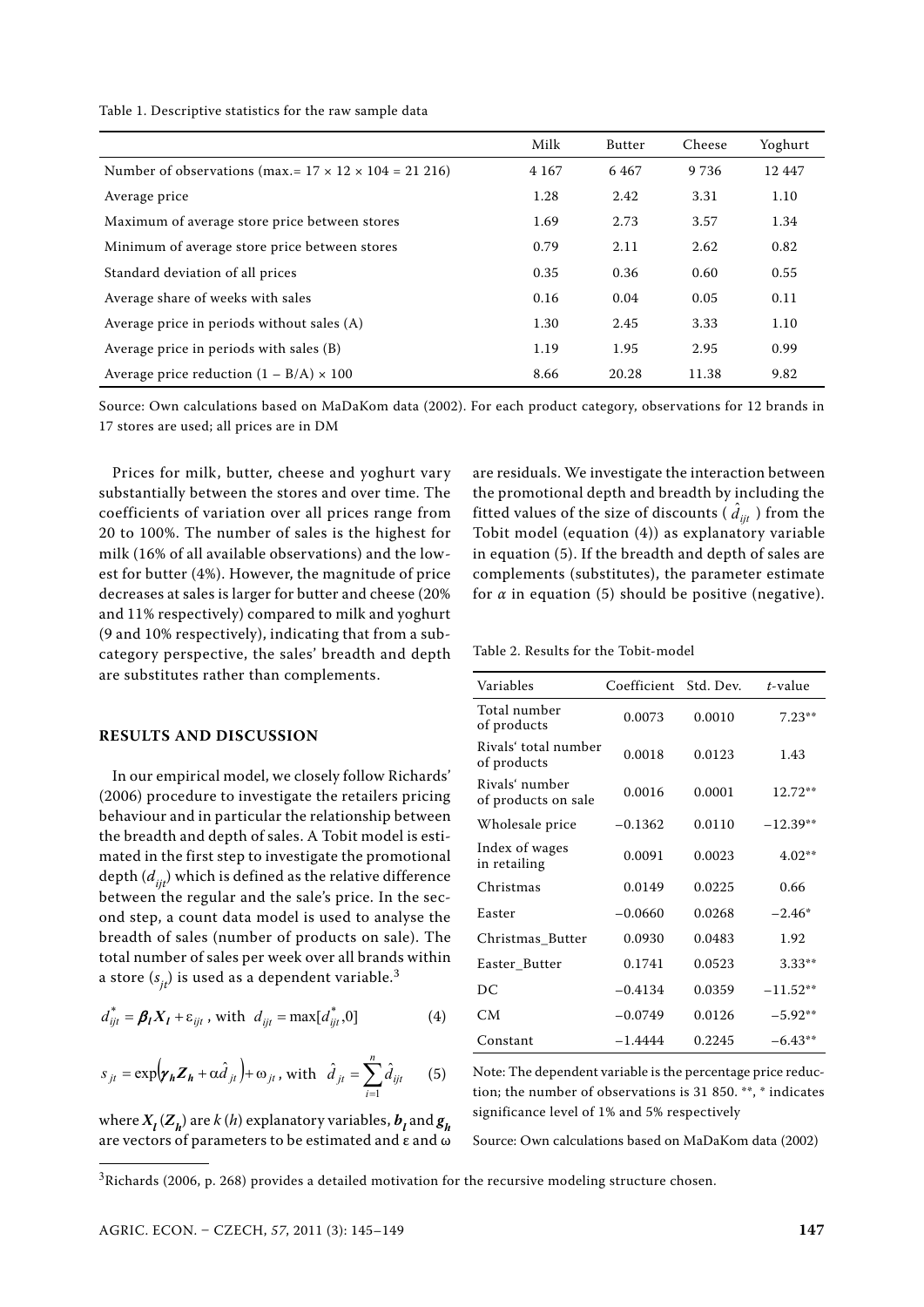The parameter estimates for the random-effects Tobit model (equation (4)) are reported in Table 2.

We find the parameter estimate for σ, the Tobit 'normalizing parameter', to be significantly different from zero, thus rejecting the non-censored regression alternative. The coefficient of the total number of products in the respective store is positive and highly significant. If a retailer offers more products, the promotional depth increases. A reduction in profits due to the lower mark-ups for products on sale is easier to recover the larger the number of products on stock.

Table 2 also suggests that retailers respond to their rivals' behavior. While the average number of products offered by competitors has no significant impact on the promotional depth, the number of products on sale in a rival's store significantly influences the size of the discount. The parameter estimate reported

Table 3. Results for the Negative-Binomial-Model

| Variables                             | Coefficient | Std. Dev. | $t$ -value |
|---------------------------------------|-------------|-----------|------------|
|                                       |             |           |            |
| Discount (Tobit)                      | $-17.2029$  | 1.4521    | $-11.85**$ |
| Total number<br>of products           | 0.0916      | 0.0028    | 33.13**    |
| Rivals' total number<br>of products   | $-0.0138$   | 0.0033    | $-4.25**$  |
| Rivals' number<br>of products on sale | 0.0241      | 0.0003    | 70.68**    |
| Wholesale price                       | $-0.3567$   | 0.0446    | $-8.00**$  |
| Index of wages<br>in retailing        | 0.1420      | 0.0137    | 10.38**    |
| Index of capital<br>costs             | $-0.0728$   | 0.0110    | $-6.60**$  |
| Christmas                             | 0.1627      | 0.0283    | $5.74**$   |
| Easter                                | $-0.0023$   | 0.0298    | $-0.08$    |
| Christmas Butter                      | 0.1570      | 0.0609    | $2.58**$   |
| Easter Butter                         | 0.3399      | 0.0623    | $5.46**$   |
| DC                                    | $-2.1311$   | 0.0940    | $-10.10**$ |
| CM <sub></sub>                        | $-0.5329$   | 0.0517    | $-14.80**$ |
| Constant                              | $-6.5327$   | 0.4212    | $-15.51**$ |

Note: The dependent variable is the number of sales. The number of observations is 31 850; \*\* indicates significance level of 1%

Source: Own calculations based on MaDaKom data (2002)

in Table 1 implies that the promotional depth of the store in question will increase by 0.16 percentage points if the competitors offer one additional product on sale. In contrast to Richards (2006), we thus conclude that retailers respond aggressively to their rivals' promotional activities.<sup>4</sup>

The wholesale price of the products considered has a significant negative impact on the size of the discount. An increase in the wholesale price reduces the promotional depth by 14 percentage points. This corresponds to Richards (2006), who concludes that retailers use promotional activities to pass at least some upstream market price variation on to consumers. An increase in wages in the retail sector is associated with a significant increase of the promotional depth.

Table 2 suggests that retailers use sales on butter as an instrument to increase the store traffic in the periods of a high seasonal demand. Whereas the size of the sales discount appears to be smaller for milk, yoghurt and cheese prior to the Easter holydays, the size of the discount increases by 17 percentage points for butter. The increase in the depth of sales for butter prior to the Christmas season is significantly different from zero at the 10%-age level only.

Finally, we find significant differences in price setting (the size of discounts) between different types of retailers. Ceteris paribus, discounters (DC) and consumer markets (CM) use significantly larger price discounts to compete for consumers than supermarkets (SM), which are the left out category.

On the basis of these estimation results, the predicted values of the average size of discounts  $(\hat{d}_{jt}^T)$  in store *j* at time *t* are calculated. The predicted values are used as an explanatory variable in the count-data model. The results of a negative binomial model are reported in Table 3.<sup>5</sup>

Table 3 reports a negative coefficient, which is significantly different from zero, for the instrumented sale's depth variable indicating that the breadth and depth of sales are substitutes rather than complements. The larger the discount offered on a particular product, the smaller is the number of products the retailer is offering on sale. Note that this result, in contrast to Richards (2006), corresponds well with the theoretical arguments outlined in Section 1.

We also find that the sales breadth increases with the number of products offered within a store. For every ten additional products on stock, retailers will

 $4A$  more detailed analysis of the strategic interdependency between retailers would have to take the geographical dimension (distance between retailers) into account. Due to the limited mobility of consumers, the competition between retailers is local and the strategic interdependence between retailers is likely to decline with the geographical distance between them.

<sup>&</sup>lt;sup>5</sup>The specification test of Cameron and Trivedi (1986) rejects a Poisson model.